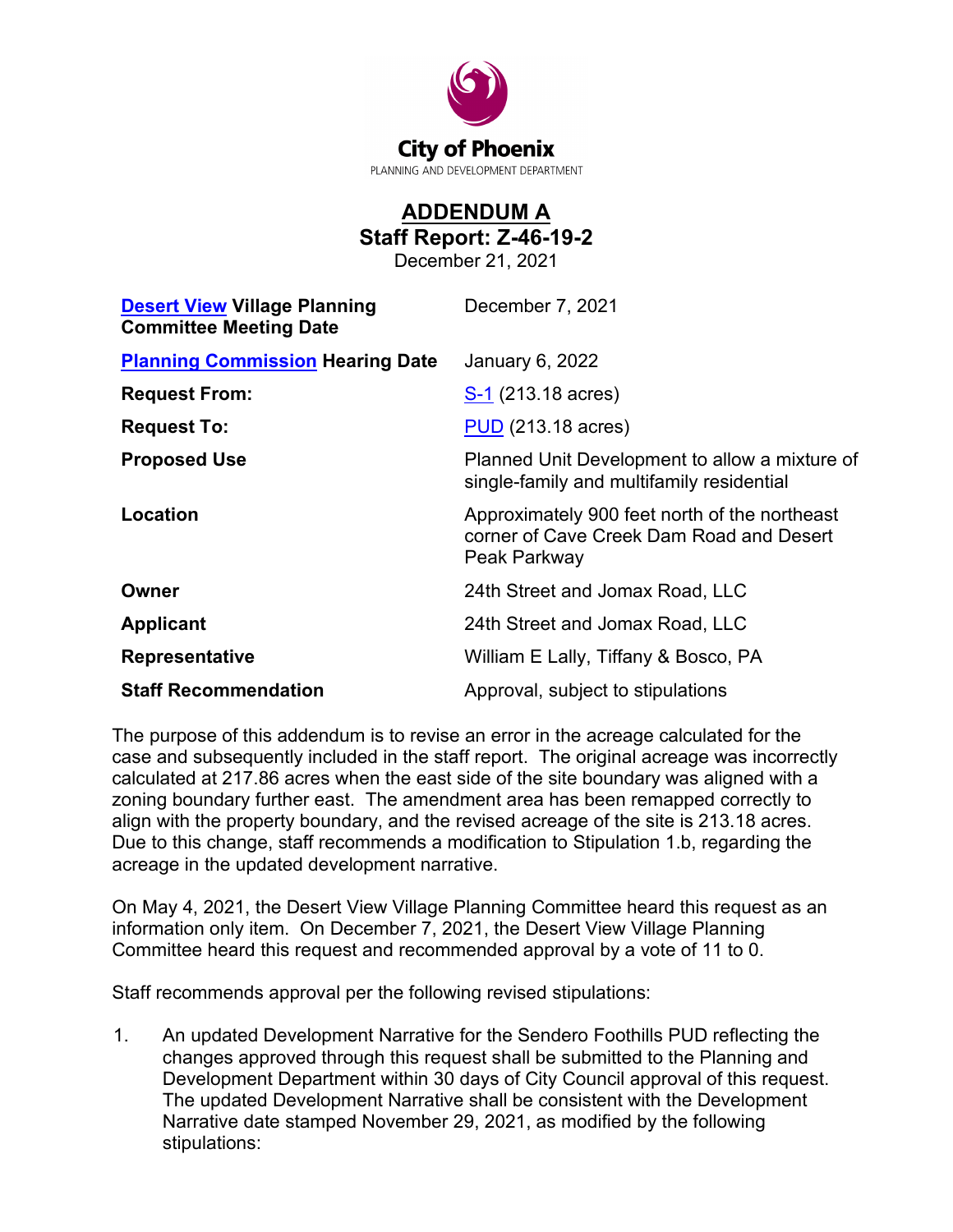Addendum A to the Staff Report Z-46-19-2 December 21, 2021 Page 2 of 3

- a. Front Cover: Revise submittal date information on the cover page as follows: 1st Submittal: August 8, 2019 2nd Submittal: February 19, 2021 3rd Submittal: August 16, 2021 4th Submittal: November 2, 2021 Hearing Draft: November 29, 2021 City Council Adopted: TBD
- b. Update the narrative to reflect a site acreage of 217.86 213.18 acres.
- c. Page 10, Section D.1, Development Standards: Add the following under the second paragraph:
	- Maximum dwelling units for the overall PUD area: 250
	- Development will be restricted to slopes of 20% or less
- d. Page 15, Section D.2.iv: Increase live coverage to 75% to be consistent with the live coverage standards for single-family and multifamily development.
- e. Page 17, Section E.2, Site Design: Add the following language, "j. Walkways and trails shall be wide enough, five-foot minimum, to accommodate both pedestrians and bicycle users."
- 2. Prior to the issuance of Final Site Plan approval, the landowner shall convey 120 acres (or an area mutually agreed by the city and the owner) of hillside land selected by the City of Phoenix and located in the area as depicted as Tract A of the final plat, to the City of Phoenix for use as a City of Phoenix desert park and/or mountain preserve.
- 3. The landowner shall work with the City of Phoenix Parks and Recreation Department to determine a maximum of three access sites to the desert park or mountain preserve area prior to issuance of Final Site Plan approval. Access sites shall be located in mutually agreed upon locations by the City of Phoenix and the landowner and must be identified and delineated on the Final Site Plan.
- 4. The developer is required to complete a Traffic Impact Study. Preliminary site plan approval shall not be granted until the study has been approved by the Street Transportation Department.
- 5. The development shall adhere to the dedications and infrastructure improvements as stipulated in the approved Traffic Impact Study.
- 6. The developer shall provide the Planning and Development Department with proof of legal access between the development and a public right-of-way prior to final plat approval. This private access shall be sufficient to service a subdivision